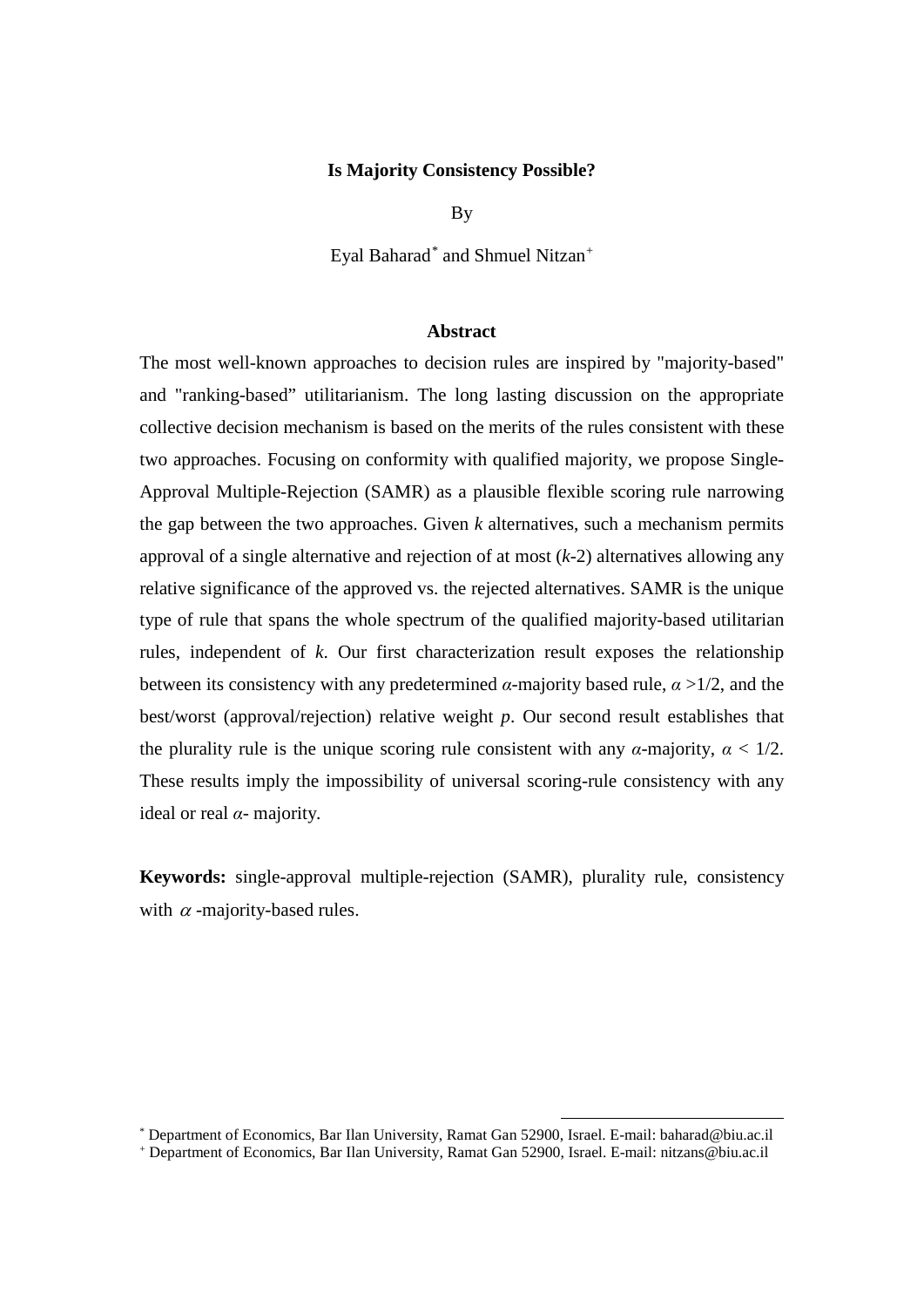## **1. Introduction**

A decision rule inspired by "ranking-based" utilitarianism selects an alternative that maximizes the sum of the decision makers' utilities where every agent's utility is the same weakly monotone increasing function of the alternatives' ranking. A decision rule inspired by "majority-based" utilitarianism has to satisfy the following requirement: select the  $\alpha$ -majority consensus, the alternative ranked first by an  $\alpha$ -majority, when such a majority exists. This is a plausible minimal requirement for decision rules inspired by majority-based utilitarianism which implies that the selected alternative maximizes the sum of utilities of individuals who constitute a majority of the decision makers who share the same first-best alternative. Majority-based utilitarianism is restricted in two senses. First, it applies only to situations where such a majority exists. Second, in those situations the sum of individual utilities is taken only over the majority-group members (equal weights are assigned to the utilities of the majority group and zero weights are assigned to the utilities of the remaining decision makers). Of course, the existence of a more than 1/2-majority winner is unlikely, but this is the precise reason why consistency with such majority is such a plausible, reasonable, weak and very relevant condition. The particlar case of consistency with 1-majority, namely the unanimity condition, most clearly illustrates our point. The same is true in the other extreme case of the property of Condorcet consistency, a plausible widely discussed property in the social choice literature, which is stronger than consistency with simple majority . As is well known, it is highly unlikely to have a Condorcet winner. This very drawback has created the need to insist on Condorcet-consistent rules. Had the existence of a Condorcet winner been a likely event, the need for insisting on Condorcet consistency would have been considerably diminished. A similar argument applies, perhaps even more forcefully, with respect to the weaker condition of α-majority consistency. Since the existence of an  $α$  majority winner is not a common, (yet in some cases required) case, the insistence on  $\alpha$ majority-consistent rules is most plausibe from a majoriarian point of view.

The most well-known decision rules advocated by the supporters of "majoritybased" and "ranking-based" utilitarianism are, respectively, the widely used simple and special majority rules and scoring rules. The most common scoring rules are the rigid ones: plurality rule and the Borda method of counts and the flexible one: approval voting.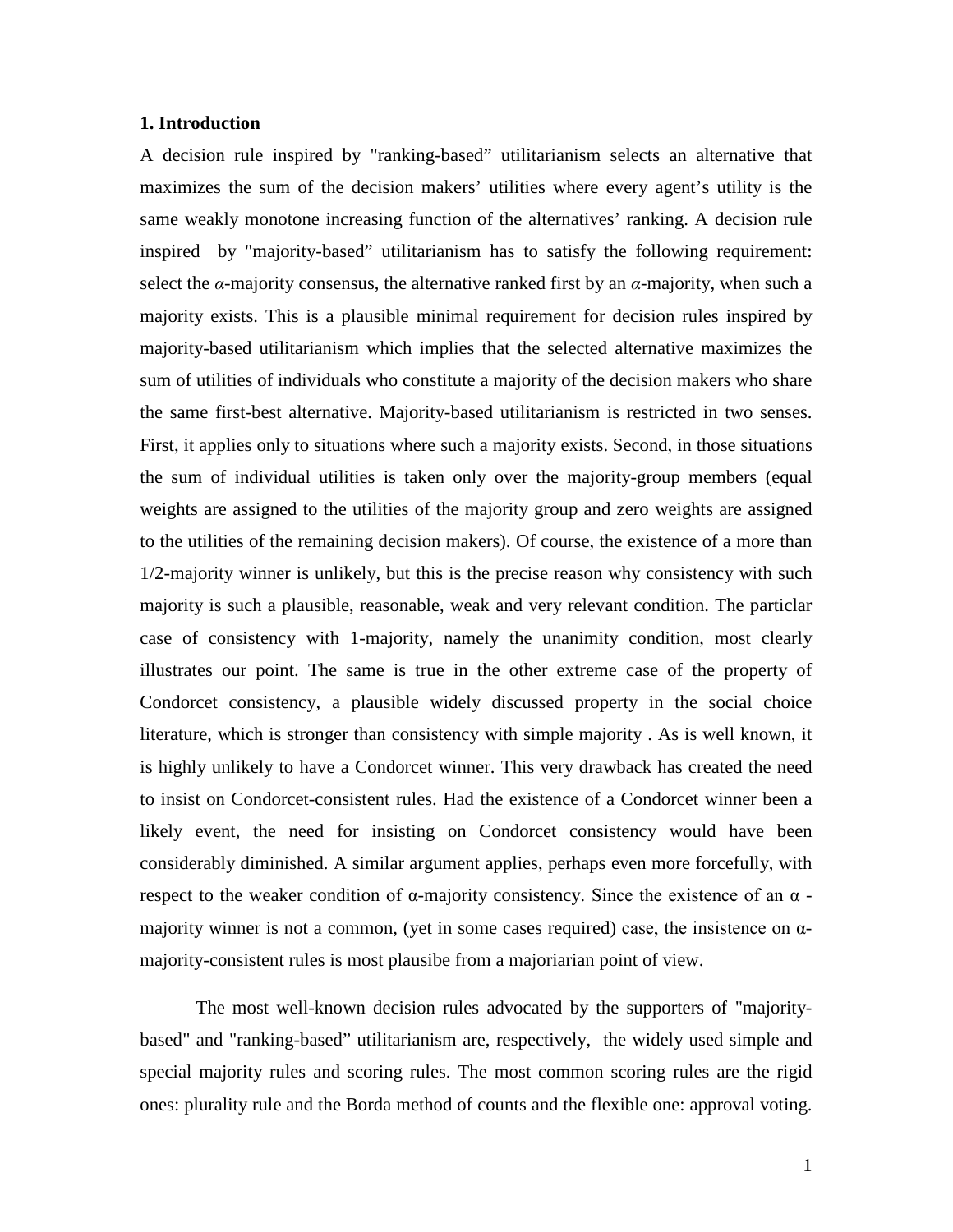The "majority-based" rules respect a plausible majoritarian principle, but in order to be well defined decision rules, they must yield an outcome given all possible preference profiles and, in particular, in those situations where a majority does not exist. In contrast to these rules, by definition, the scoring rules are well defined; they result in a collective choice under all possible preference profiles. The on-going two-century debate on the appropriate decision system (Risse (2005), Saari (2003), (2006)) is based on the significance assigned to the majoritarian principle, despite its well-known drawbacks, relative to the merits of scoring rules, despite their well-known disadvantages.<sup>[1](#page-2-0)</sup>

 This paper proposes Single-Approval Multiple-Rejection (SAMR) as a resolution to the disagreement between majority-based and ranking-based utilitarianism. Given *k* alternatives, SAMR is a flexible scoring rule that permits approval of a single alternative and rejection (disapproval) of at most (*k*-2) alternatives allowing the relative score of the best vs. the worst (approved vs. the rejected) alternative to be equal to *p*. Since the rule depends on the parameter *p*, it should actually be denoted  $SAMR(p)$  – SAMR where *p* is the approval/rejection relative weight (score). To simplify the notation, we nevertheless use the notation SAMR with few exceptions in section 4. SAMR is a simple operative rule that enables the decision makers to reveal their (single) best, intermediate and worst alternatives. We prove that it is the unique type of scoring rules that spans the whole spectrum of majoritarian rules being consistent with *any* predetermined *α* - majority rule (*α* >1/2), independent of *k*. That is, it picks the *α*-majority consensus when one exists. As explained above, this is a plausible minimal requirement for decision rules inspired by majority-based utilitarianism. [2](#page-2-1) Our first result exposes the relationship between

<span id="page-2-0"></span><sup>&</sup>lt;sup>1</sup> The drawbacks of the majoritarian principle are, mainly, its potential non-determinacy due to instability/cyclicity, its exclusive focus on pair-wise comparisons that results in the loss of significant information about the true will of the decision makers and its annoying possible disregard of the preferences of the minority, Baharad and Nitzan (2002), (2007), Campbell and Kelly (2000), Fishburn (1973), (1974), Mueller (2003), Nurmi (1999), (2002), Saari and Sieberg (2001). The disadvantages of scoring rules are, mainly, vulnerability to strategic behavior, arbitrariness of the applied scores, the potential violation of Condorcet consistency and the existence of various collective decision anomalies (paradoxes), Alcantud and Laruelle (2014), Baharad and Nitzan (2003), Brams and Fishburn (2002), Chebotarev and Shamis (1998), Ching (1996), Garcia-Lapresta et al. (2010), Ju (2005), Lehrer and Nitzan (1985), Merrill (1984), Nurmi (1999), (2002), Richelson (1978), Saari (1990), Saari and Sieberg (2001), Young (1974).

<span id="page-2-1"></span><sup>&</sup>lt;sup>2</sup> The only requirement for majority rule is to assign a positive weight to the majority members' vote and a zero weight to the other's vote.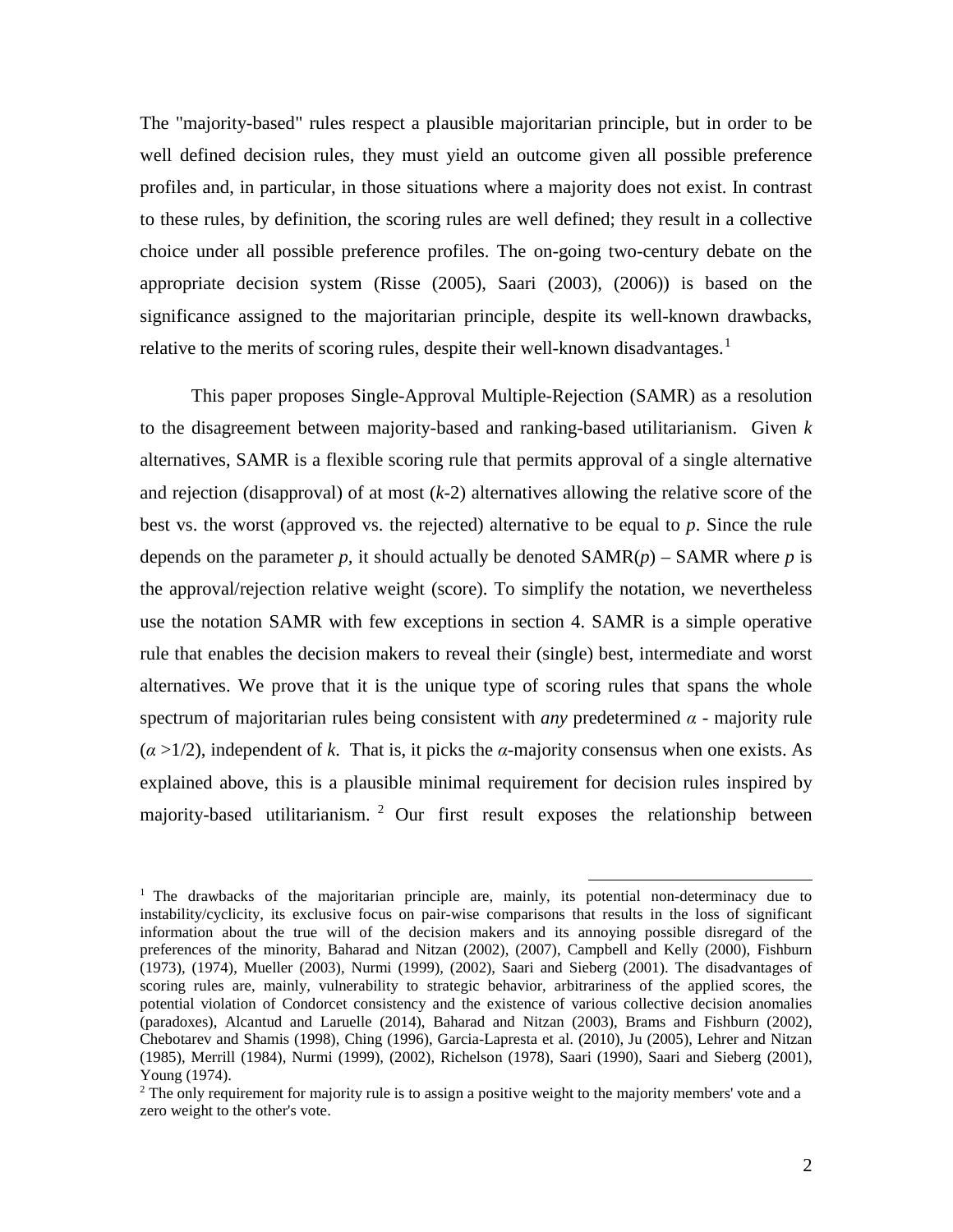consistency with an  $\alpha$ -majority rule,  $\frac{1}{2} < \alpha \leq 1$ , and the approval/rejection relative weight *p*.

Our study mitigates the debate between the supporters of majoritarian and positional rules by identifying a flexible scoring rule that respects the fundamental very plausible majoritarian principle, viz., consistency with *α*-majority**,** (*α* **>**1/2). Furthermore, this simple operative rule enables the decision makers to reveal not only their most preferred alternative, but also their worst and intermediate ones, while avoiding the likely psychological difficulty associated with the requirement to rank *all* the alternatives, Dummet (1984), Garcia-Lapresta et al. (2010). The resulting stronger incentives to take part in the decision making process, in particular, in elections may clearly increase turnout, which is yet another possible advantage of using SAMR.

One particular sub-type of SAMR, Single-Approval Single-Rejection (SASR) can be defended by arguments similar to those justifying the most common Plurality Rule. A special case of SASR is supported by psychological evidence regarding the prevailing relative weight of best-worst alternatives. It should also be noted that our result mitigates Gardenfors' (1973) result, according to which no scoring rule is Condorcet consistent: whenever there is a majority of more than 0.5, SAMR is Condorcet consistent.

If consistency with a qualified majority is replaced with consistency with a "down to earth"  $\alpha$ -majority,  $\alpha < \frac{1}{2}$ , then the widely used plurality rule turns out to be the unique rule consistent with one such majority – the minimal possible majority. Our two characterization results therefore imply the impossibility of universal consistency with any ideal or real majority, 0≤*α* ≤1.

 In the next section we present the formal framework. The relationship of SAMR to alternative related decision rules that attracted much attention in the literature is discussed in Section 3. The main result (the consistency of SAMR with any predetermined  $\alpha$ –majority,  $(\alpha > 1/2)$ ) is presented in Section 4 together with the discussion on the particular sub-type SASR and the plausibility of one of its members. We then discuss in Section 5 one possible extension of SAMR, its relationship to alternative attempts to narrow the gap between the majority-based and ranking-based utilitarian approaches and its relationship to the amelioration of majority tyranny. Section 6 presents the characterization of the plurality rule as the unique scoring rule consistent with some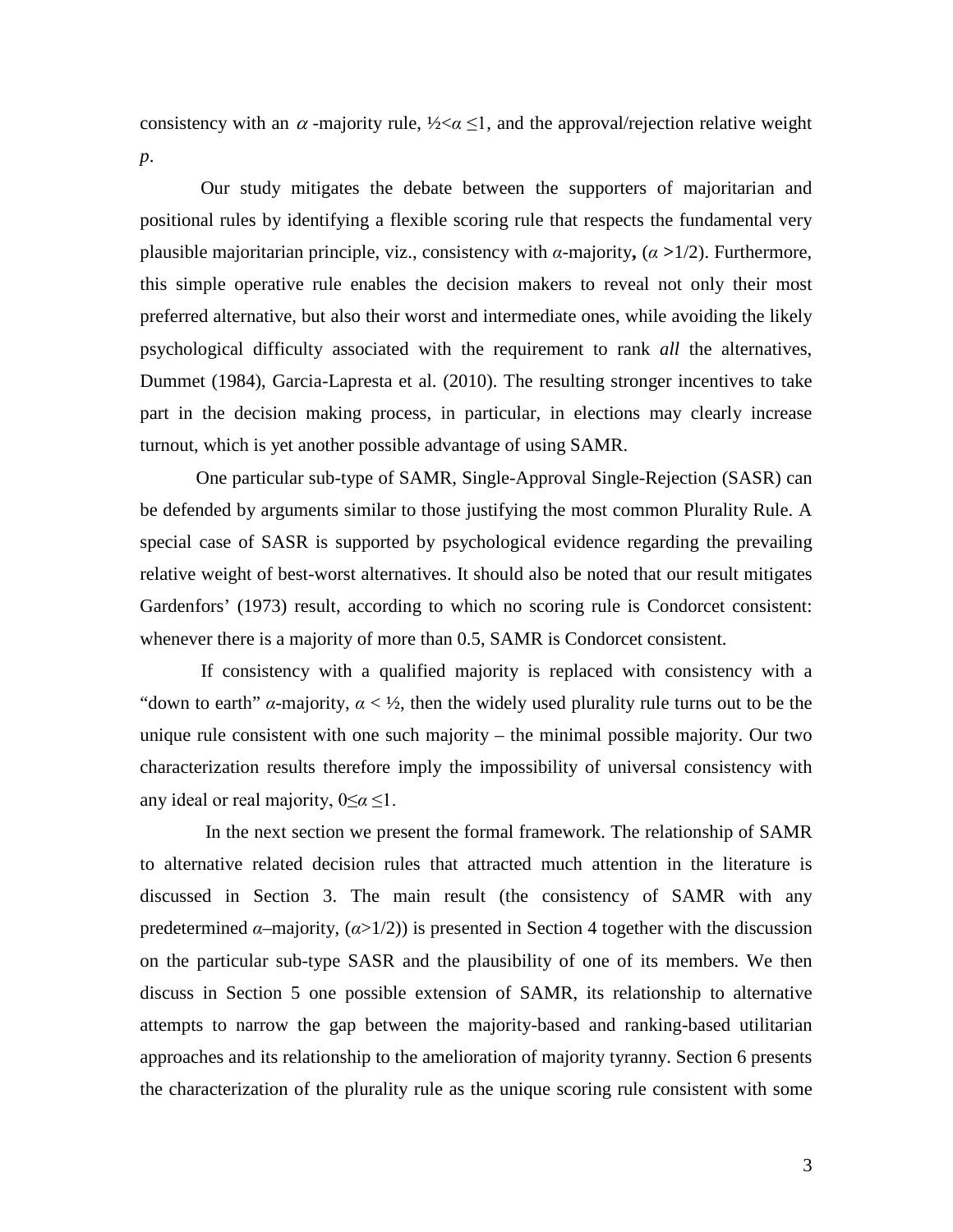*α*-majority,  $\alpha < \frac{1}{2}$  and the impossibility of universal consistency with any ideal or real majority. A brief summary of the results including the advantages of SAMR is presented in the concluding Section 7.

## **2. The framework**

Let  $N = \{1, \ldots, n\}$ ,  $n \geq 3$  (*n* is odd), denote a finite set of decision makers and *A* a finite set consisting of *k* distinct alternatives,  $k \geq 3$ . A decision rule is a mapping from the set of orderings (complete, transitive and asymmetric relations) over *A* to the set of non-empty subsets of *A*.

In this study we focus on two types of decision rules (and, more specifically, on the relationships between them). The first type inspired by ranking-based utilitarianism is usually referred to as (standard or flexible) scoring rules. In standard scoring rules, the scores do not vary across decision makers. In flexible scoring rules, the scores assigned by different decision makers to the alternatives can vary; although the permissible scores are given, the decision makers are allowed flexibility in their assignment.<sup>[3](#page-4-0)</sup> We refer to a scoring rule as  $\alpha$  –majority consistent, if it selects an  $\alpha$ –majority winner when one exists. The notion of *α*–majority consistency implies two requirements. First, respect for *α*– majority reflected by the necessity to select an  $\alpha$ –majority consensus. Second, insistence on  $\alpha$ –majority reflected by no obligation to choose any alternative that is less than an  $\alpha$ –majority consensus. Such an alternative can be chosen, but not necessarily because the scores take into account not only the voters' most preferred alternative, but their ranking of the other alternatives. Given these two aspects of *α*–majority consistency, a scoringrule consistency is determined by the minimal  $\alpha$ –majority associated with it. Hence, if a scoring rule is *α*–majority consistent, then it is  $\beta$ –majority consistent for  $\beta > \alpha$ . In particular, the plurality rule which is consistent with simple majority  $(a=(n+1)/2n>1/2)$ is also consistent with any larger *α-*majority*.* The opposite is obviously not true, that is, if a scoring rule is *α*–majority consistent, then it is not  $\beta$ –majority consistent for  $\beta < \alpha$ .

<span id="page-4-0"></span> $3$  Standard scoring rules are sometimes referred to as positional rules, Gardenfors (1973) or as point-voting schemes, Mueller (2003). They are uniquely characterized by anonymity, unanimity, reinforcement and continuity, see Young (1974) and Brams and Fishburn (2002). For a comprehensive survey of alternative axiomatic characterizations of standard scoring rules see Chebotarev and Shamis (1998). Flexible scoring rules are discussed, for example, in Brams and Fishburn (1978).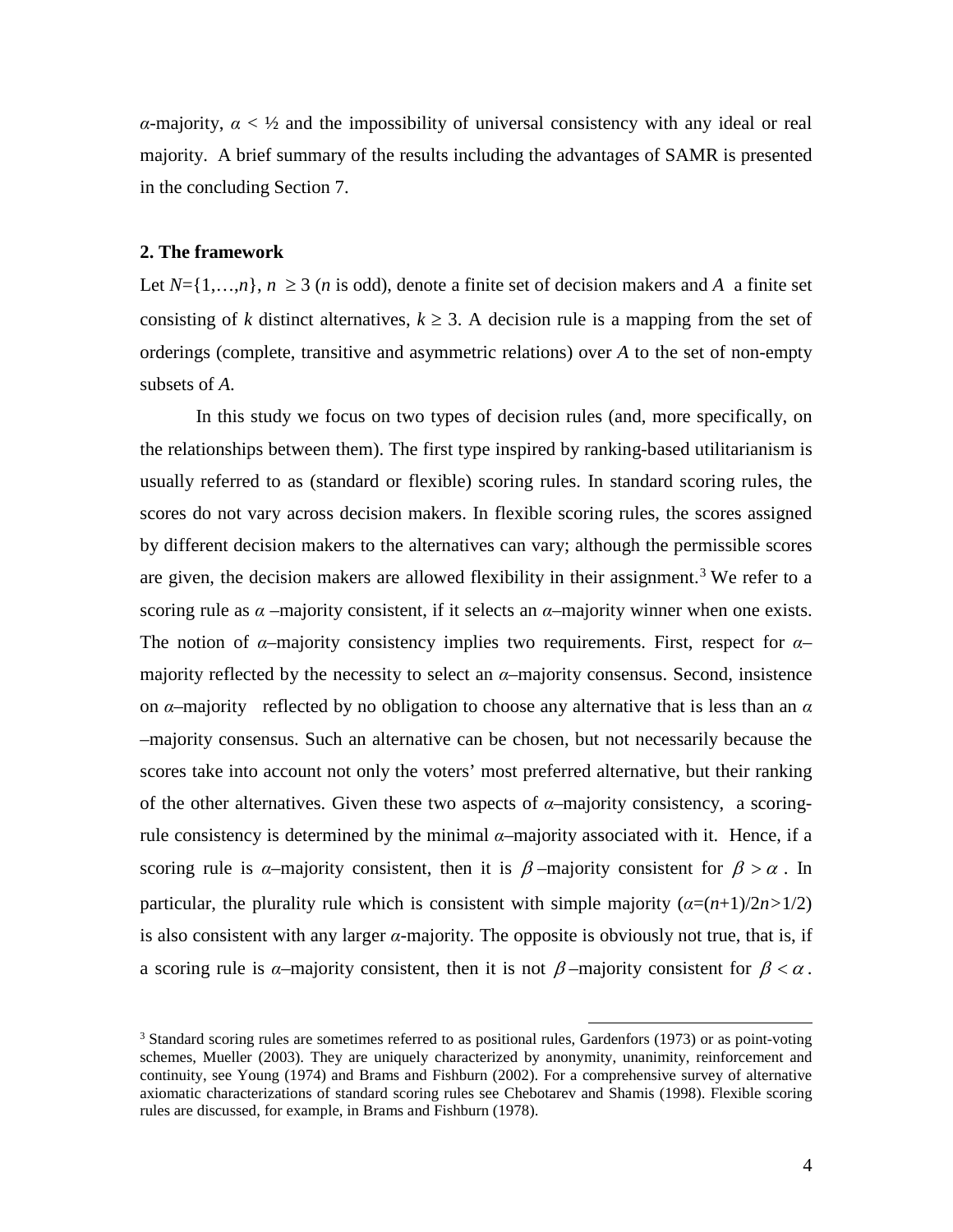In particular, a rule that is 0.7-majority consistent *need not* choose an alternative that has a 0.6 majority support, but it *can* choose that alternative.

A flexible scoring rule is characterized by  $S = \{S_1, S_2, \ldots, S_k\}$  - a weakly decreasing sequence of real numbers,  $S_1 \geq S_2 \geq \ldots \geq S_k$  and  $S_1 > S_k$ . In addition, each of the *n* decision makers is allowed to assign a score of  $S_i \in S$  to the alternative ranked in the *i's* position, such that the assigned scores are weakly decreasing with *i,* the score *S*<sup>1</sup> must be assigned to the best alternative which is ranked first, the score  $S_k$  must be assigned to the least preferred (worst) alternative and the scores assigned to the alternatives ranked *i*, *i*=2, …, *k*-1, can vary across decision makers as long as they are picked from {*S*<sub>2</sub>,…, *S*<sub>*k*−1</sub>} and are weakly decreasing with the position of the alternatives. With no loss of generality, we normalize the scores such that  $S_1 = p > 0$ , and  $S_k = -1$ . Hence,  $S = \{S_1, S_2, \ldots, S_k\} = \{p,$ S<sub>2</sub>,..., ,-1}. The selected alternative(s) is that (are those) receiving the maximal total score.

This study draws attention to the Single-Approval Multiple-Rejection (SAMR) flexible scoring rule, a rule that hitherto has not attracted almost any attention. Under this flexible rule every decision maker assigns a score of *S*<sup>1</sup> to the single best (approved) alternative,  $S_2$  to the second-best alternative and he can assign the score  $S_k$  to up to  $k-2$ alternatives he wants to reject. Since the number of rejected alternatives must be smaller than *k*-1, a distinction is made between the rejected (worst) alternatives and at least one (the second-best) intermediate alternative. More formally, **a Single-Approval Multiple-Rejection (SAMR)** is a flexible scoring rule such that,  $S^{SAMR} = \{S_1, S_2,..., S_k\}$  satisfies  $S_1 > S_2 > S_k$ .<sup>[4](#page-5-0)</sup> With no loss of generality, we normalize the scores assuming that  $S_1 = p > 0$ ,  $S_2 = 0$  and  $S_k = -1$ . Hence,  $S^{SAMR} = \{S_1, S_2, \ldots, S_k\} = \{p, 0, S_3, \ldots, S_{k-1}, -1\}$ . The informational requirements of this rule are not necessarily modest. Nevertheless, it can be easily implemented by the decision maker in case only a single rejection is allowed (everybody is indifferent among the *k*-2 non best or worst alternatives). A revelation of the complete individual's ranking of the alternatives, as, for example, in the rigid Borda scoring rule, is not required; the decision maker must only point out the single alternative he approves and at least one alternative must be rejected, but if one wishes he can reject up to *k*-2

 $\overline{a}$ 

<span id="page-5-0"></span><sup>&</sup>lt;sup>4</sup> Recall that, by assumption,  $S_i \geq S_{i+1}$  for  $2 \leq j \leq n-1$ .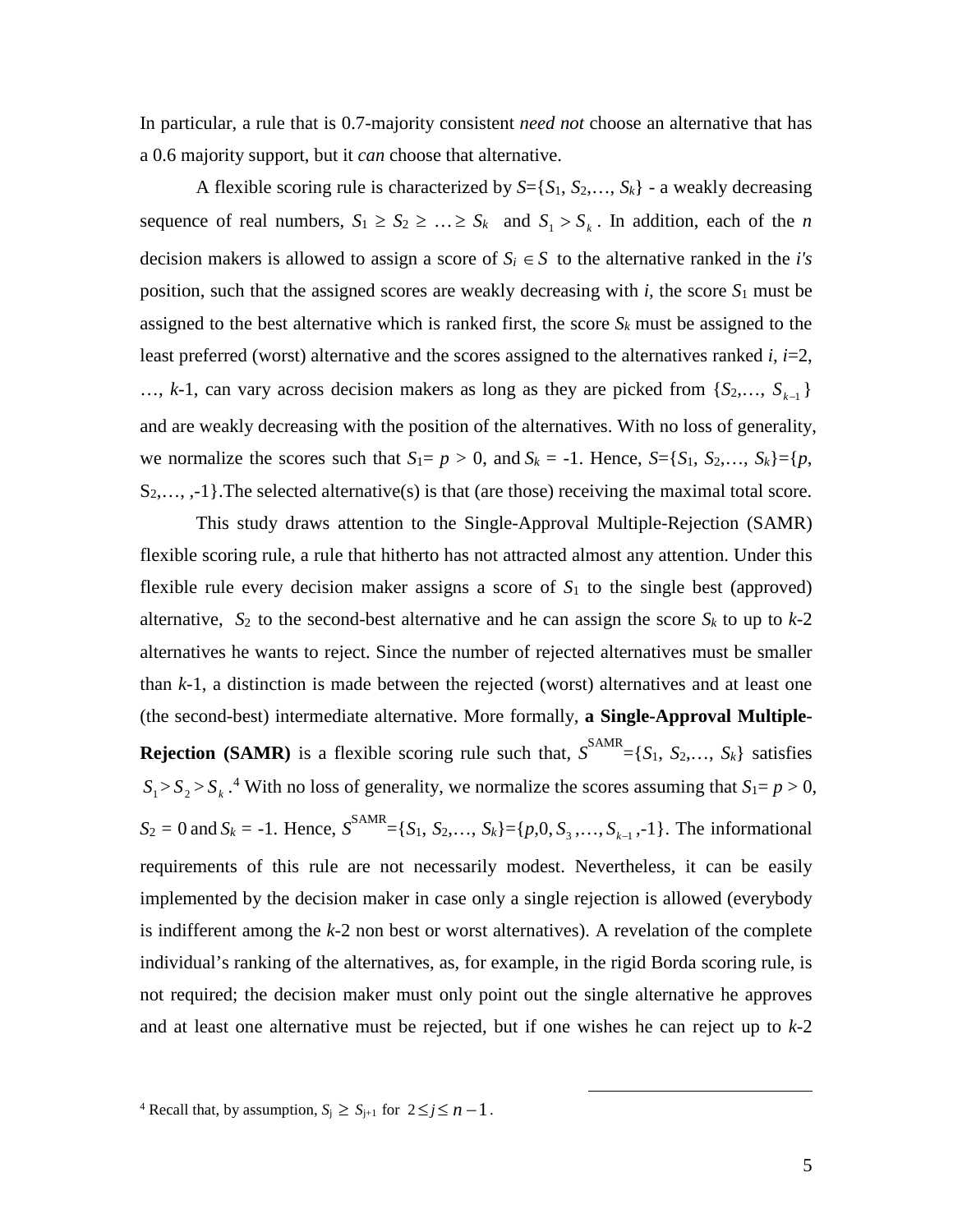alternatives. The unique properties of this scoring rule and its special appeal are discussed in the sequel.

A special case of SAMR is **the Single-Approval Single-Rejection (SASR) where**  $S^{SASR} = \{S_1, S_2, \ldots, S_k\} = \{p, 0, S_3, \ldots, S_{k-1}, -1\}$  and  $S_{k-1} > -1$ .

Alternative scoring rules are the standard rigid ones, such as the Plurality Rule (PR), the Inverse Plurality Rule (IPR) and the Borda Rule and the flexible ones such as the Approval Voting (AV) and the Approval-Disapproval Voting (ADV).

Under the **plurality rule** (PR),  $S^P = \{S_1, S_2, ..., S_k\} = \{1, 0, ..., 0, 0\}$ . By definition, no flexibility is allowed and the alternative which is ranked first by the largest number of decision makers is elected. The plurality rule is the most commonly used scoring rule.<sup>[5](#page-6-0)</sup> This rule plays a major role when insisting on  $\alpha < 1/2$  –majority consistency, as we show in the sequel.

Under the **inverse plurality rule** (IPR),  $S^{ip} = \{S_1, S_2, ..., S_k\} = \{1, 1, ..., 1, 0\}$ .<sup>[6](#page-6-1)</sup> Again, in this case, by definition, no flexibility is allowed and the alternative which is ranked last by the smallest number of decision makers is elected.

Under the **Borda rule**,  $S^B = \{S_1, S_2, ..., S_{k-1}, S_k\} = \{k-1, k-2, ..., 1, 0\}$  the rigid nature of the rule is reflected by the additional requirement that the score *S*<sup>i</sup> must be assigned to the alternative which is ranked in the i'th place.<sup>[7](#page-6-2)</sup>

Under **Approval Voting** (AV)<sup>[8](#page-6-3)</sup>,  $S^{AV} = \{S_1, S_2, \ldots, S_k\} = \{1, 1, \ldots, 0, 0\}$ . This scoring rule is flexible and the decision makers can approve any number of alternatives (at most *k*-1).

Under **Approval-Disapproval Voting** (ADV)<sup>[9](#page-6-4)</sup>,  $S^{ADV} = \{S_1, S_2, ..., S_k\} = \{1, 1, ..., 0, -1, -1\}$ . That is, the decision maker is allowed a flexible trichotomous preference expression. He can approve or disapprove any (at most *k*-1) number of alternatives.

The other type of decision rules discussed in this study is the  $\alpha$ -**majority rules**. Under these rules, an alternative is selected provided that it is the first choice of a fraction

<span id="page-6-0"></span> $<sup>5</sup>$  For an axiomatic characterization of the plurality rule, see Richelson (1978) and Ching (1996).</sup>

<span id="page-6-1"></span> $6$  For an axiomatic characterization of the inverse plurality rule, see Baharad and Nitzan (2005b).

<span id="page-6-2"></span><sup>&</sup>lt;sup>7</sup> For axiomatic characterizations of the Borda rule, see Nitzan and Rubinstein (1981), Saari (1990), Young (1974). For a discussion on the Condorcet consistency of this rule, see Baharad and Nitzan (2003).  $8$  For an axiomatic characterization of AV, see Brams and Fishburn (1978). Footnote 8 in Baharad and

<span id="page-6-3"></span>Nitzan (2002) mentions that AV is not a standard rigid scoring rule. The same it true with respect to SAMR and ADV (defined below).

<span id="page-6-4"></span><sup>&</sup>lt;sup>9</sup> For an axiomatic characterization of Approval Disapproval Voting, see Alcantud and Laruelle (2014), Garcia-Lapresta et al. (2010) and Ju (2005).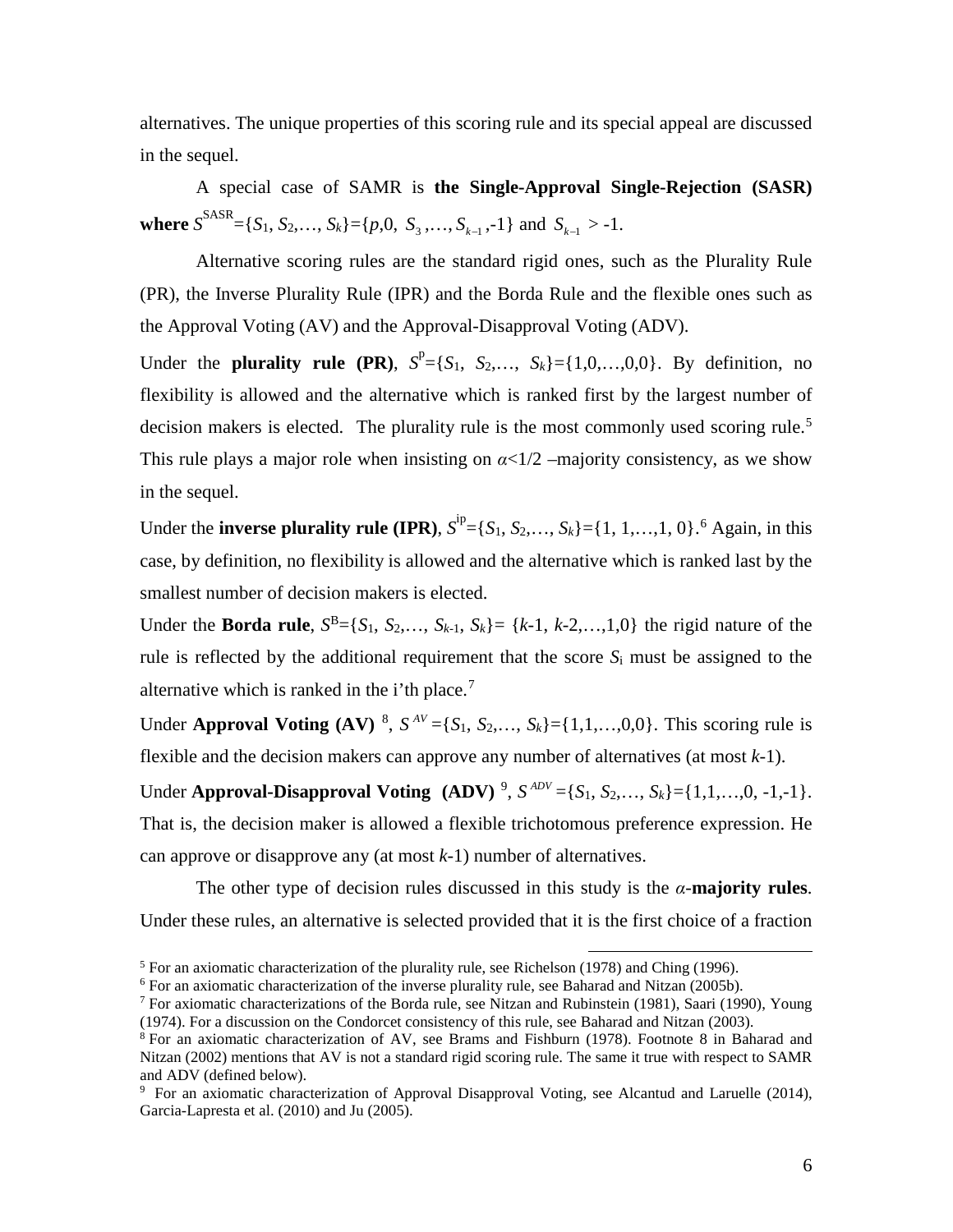of at least  $\alpha$  (0.5  $\lt \alpha \leq 1$ ) out of the *n* decision makers. As already noted, in order to be well defined, such rules must specify an outcome under any preference profile. That is, they need to specify the chosen alternative/s independently of the existence of *α*-majority. A typical such decision rule selects an alternative if it is the best for an  $\alpha$  –majority and otherwise the rule always selects one particular alternative (e.g., the status quo). The issue of narrowing the gap between scoring rules inspired by ranking-based utilitarianism and  $\alpha$ -majority rules inspired by majority-based utilitarianism is the focus of our study.

## **3. SAMR and alternative related decision rules**

SAMR is strongly related to some of the above decision rules that attracted considerable attention in the social choice and collective decision making literature: The PR (Plurality Rule), IPR (Inverse Plurality Rule), Borda's Rule, AV (Approval Voting), ADV (Approval- Disapproval Voting),  $\alpha$ -majority rule, and Condorcet Rule.<sup>[10](#page-7-0)</sup> The study of these decision rules focused mostly on their justification, in particular, by attempting to provide their axiomatic characterization.

SAMR is inspired by all of the above decision rules and, in fact, shares certain fundamental characteristics of these rules. It respects the majoritarian principle, in the sense that it is consistent with  $\alpha$ -majority, as clarified below in our main result. Hence it is strongly related to the *α*-majority rules,  $a > \frac{1}{2}$ . Notice that since the existence of a simple majority is a stronger property than the existence of a Condorcet winner (there is an alternative that beats any other alternative by a simple majority), Condorcet consistency is a stronger property than simple-majority consistency. In turn, if a decision rule is Condorcet consistent, then it is consistent with any simple majority rule. As will be shown in the next section, under certain conditions, the outcome of SAMR is identical to

<span id="page-7-0"></span> $10$  On majority rules, see Campbell and Kelly (2000), Dummet (1984), Fishburn (1973), May (1952), Mueller (2003), Saari (2001), (2003), Saari and Sieberg (2001). For the PR see Ching, (1996), Richelson(1978). The AV is discussed in Baharad and Nitzan (2005a), Brams and Fishburn (1978), (2002), the IPR in Baharad and Nitzan (2002), (2005b), (2007). For Borda's Rule see Baharad and Nitzan (2003), Chebotarev and Shamis (1998), Farkas and Nitzan (1979), Lehrer and Nitzan (1985), Nitzan and Rubinstein (1981), Saari (1990), (2001), (2006), Young (1974). Special majority rules are studied in Buchanan and Tullock (1962), Fishburn (1973), Mueller (2003) and Condorcet Rule is studied in Mueller (2003), Nurmi (1999), Risse (2005), Saari (2001), Saari and Sieberg (2001).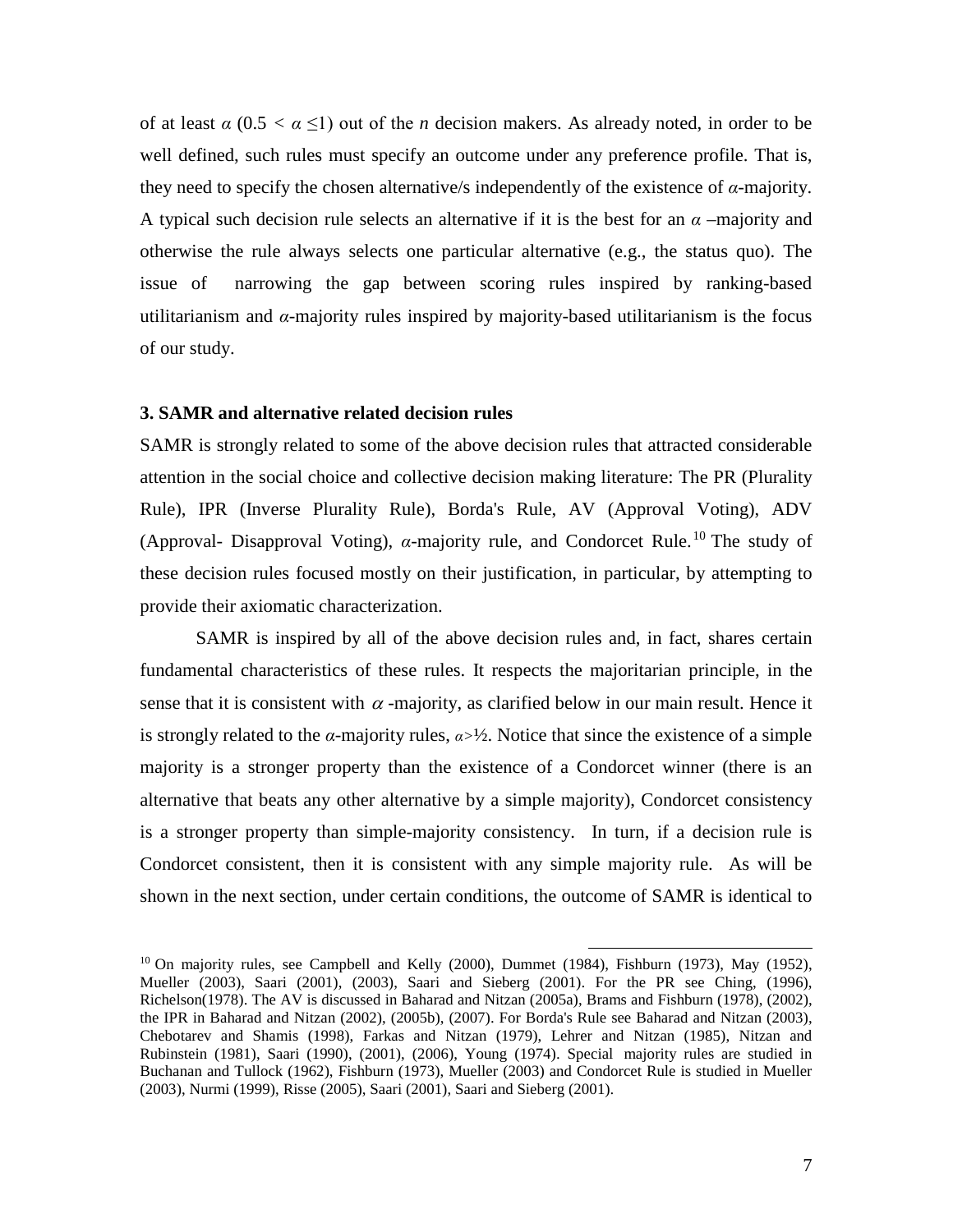that of any Condorcet- consistent rule. Being a flexible scoring rule, SAMR certainly resembles the alternative standard rigid scoring rules PR, IPR and Borda's Rule. It allows the assignment of special weight to the best alternative, like PR, and to the worst alternative, like IPR and it enables distinction between the best, the worst and the other (intermediate) alternatives, like Borda's Rule. Allowing the revelation of more information than that revealed by PR and IPR, it shares a basic characteristic of the flexible scoring rules AV and ADV. Although it shares the flexibility that characterizes AV and ADV, it does not enable approval of more than a single alternative. Under AV, different decision makers can approve a different number of alternatives. SAMR requires that all decision makers approve a single alternative. AV is in some sense generalized because, in addition to approving an alternative, decision makers are allowed to reject alternatives. Under ADV, different decision makers can approve and reject a different number of alternatives. SAMR does not allow approval of more than a single alternative, yet it enables rejection of many alternatives and rejection of a different number of alternatives by different decision makers. Furthermore, under SAMR, the relative significance of the best vs. the worst alternative can vary, although once set, it must be applied by all decision makers. In other words, flexibility is taken one step forward: not only flexibility for approving and rejecting, but also flexibility in the expressed uniform ratio between the approved and rejected alternatives. To sum up, SAMR is indeed inspired by and related to PR, IPR, Borda's Rule, AV, ADV, *m*-majority rules and the Condorcet Rule.

## **4. Narrowing the gap between ranking-based and majority-based utilitarianism**

## **4.1 Main result**

To the best of our knowledge, the first and only anticipation of our result for the simple special case of the plurality rule is Saari (2003). He correctly suggests that "Supporters of the plurality vote, for instance, could argue that it is the unique positional method which always elects a majority alternative when one exists". In our terms, indeed, SAMR assuming that *p* is a sufficiently large real number, henceforth denoted SAMR ( $p_{\infty}$ ), is consistent with simple majority. Applying a similar reasoning, advocates of the inverse plurality vote could argue that it is the unique scoring rule which is consistent only with a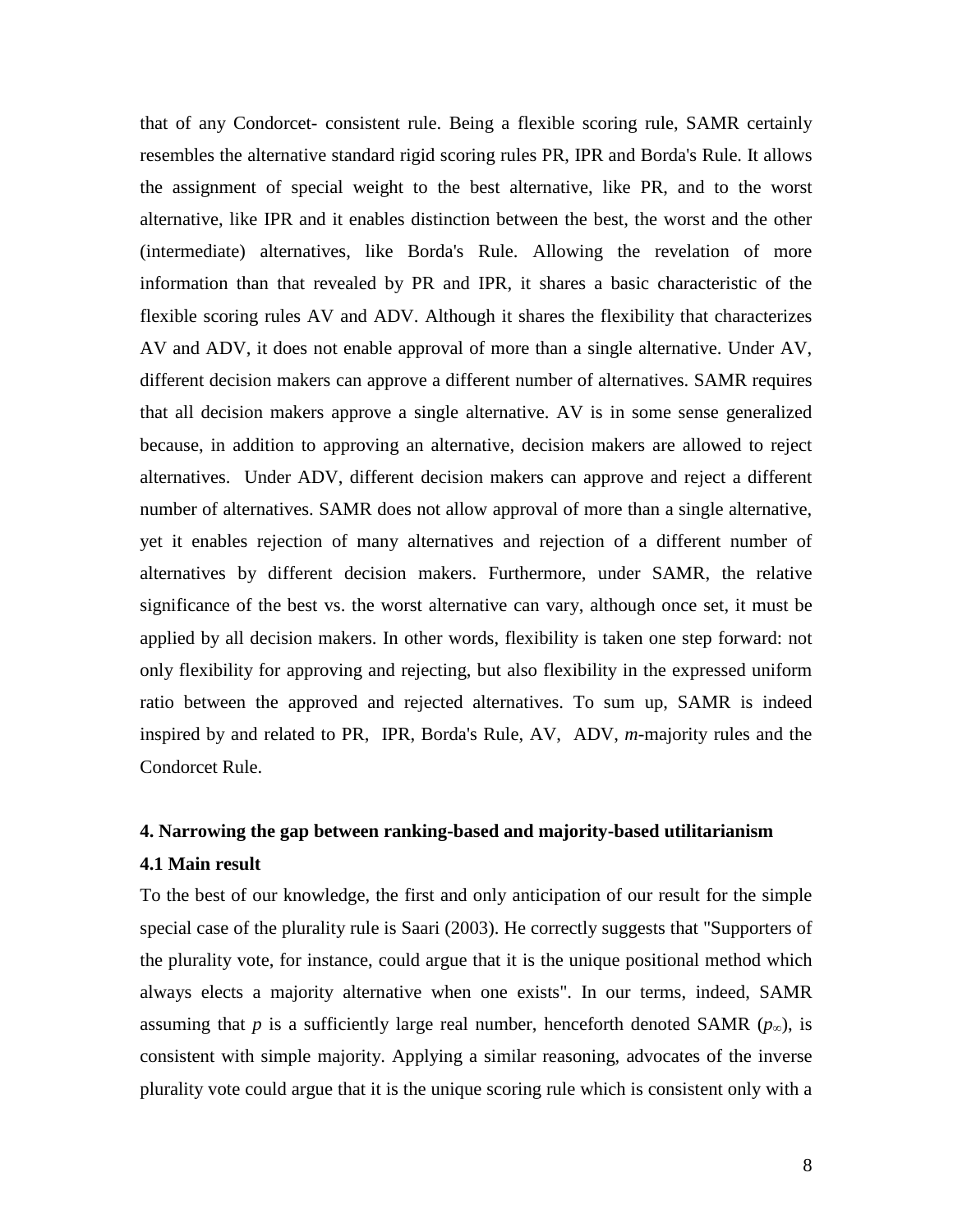100%-majority alternative when one exists. That is, the inverse plurality rule is the only scoring rule that provides full protection to any single individual: even a majority of all other decision makers cannot always impose the selection of the single individual's worst alternative. That is, SAMR assuming that  $p\rightarrow 0$ , henceforth denoted SAMR ( $p\rightarrow 0$ ), is consistent with 1-majority. In the symmetric case where *p* is assumed to be equal to 1, we get that  $SAMR(p=1)$  is consistent with the <sup>2</sup>/<sub>3</sub> -majority. In general, the choice of *p* determines the  $\alpha$  – majority SAMR(p) is consistent with. In fact, by our first result, adherents of  $SAMR(p) - SAMR$  where *p* is the approval/rejection relative weight (score), could claim that it is the unique scoring rule that is consistent with any predetermined simple or qualified  $\alpha$  - majority rule.

**Theorem** 1: A flexible scoring rule is consistent with any predetermined *α-*majority,  $\frac{1}{2}$  ≤1, via the choice of *p*, if and only if it is a SAMR.

## **Proof:**

1. ← (sufficiency) SAMR is consistent with any *α*-majority rule via the choice of *p*:

Let *S*, denote the score of the alternative ranked at the *i*'th place. By definition of SAMR,

 $S_1 > S_2 > S_k$ . We show that this rule is consistent with any  $\alpha$ -majority rule. Suppose that the winner gets the support of *αn* decision makers. Under SAMR (*p*), the minimal score obtained by the winner is:  $\alpha n S_1 + (1 - \alpha)n S_k$ .

That is, the winner gets the support of *αn* decision makers which endows him with a score of  $\alpha n S_1$ , while getting the minimal score of  $S_k$  by  $(1-\alpha)n$  decision makers.

The maximal score of the second ranked alternative is obtained when it gets the support of all the (1- *α*)*n* decision makers and is ranked second by the *αn* majority, which endows him with the total score  $\alpha n S_2$ . The score of the winner is higher than that of a loser, that is,

$$
\alpha n S_1 + (1 - \alpha) n S_k > (1 - \alpha) n S_1 + \alpha n S_2
$$

or equivalently,

$$
\alpha > \frac{S_1 - S_k}{2S_1 - S_2 - S_k}
$$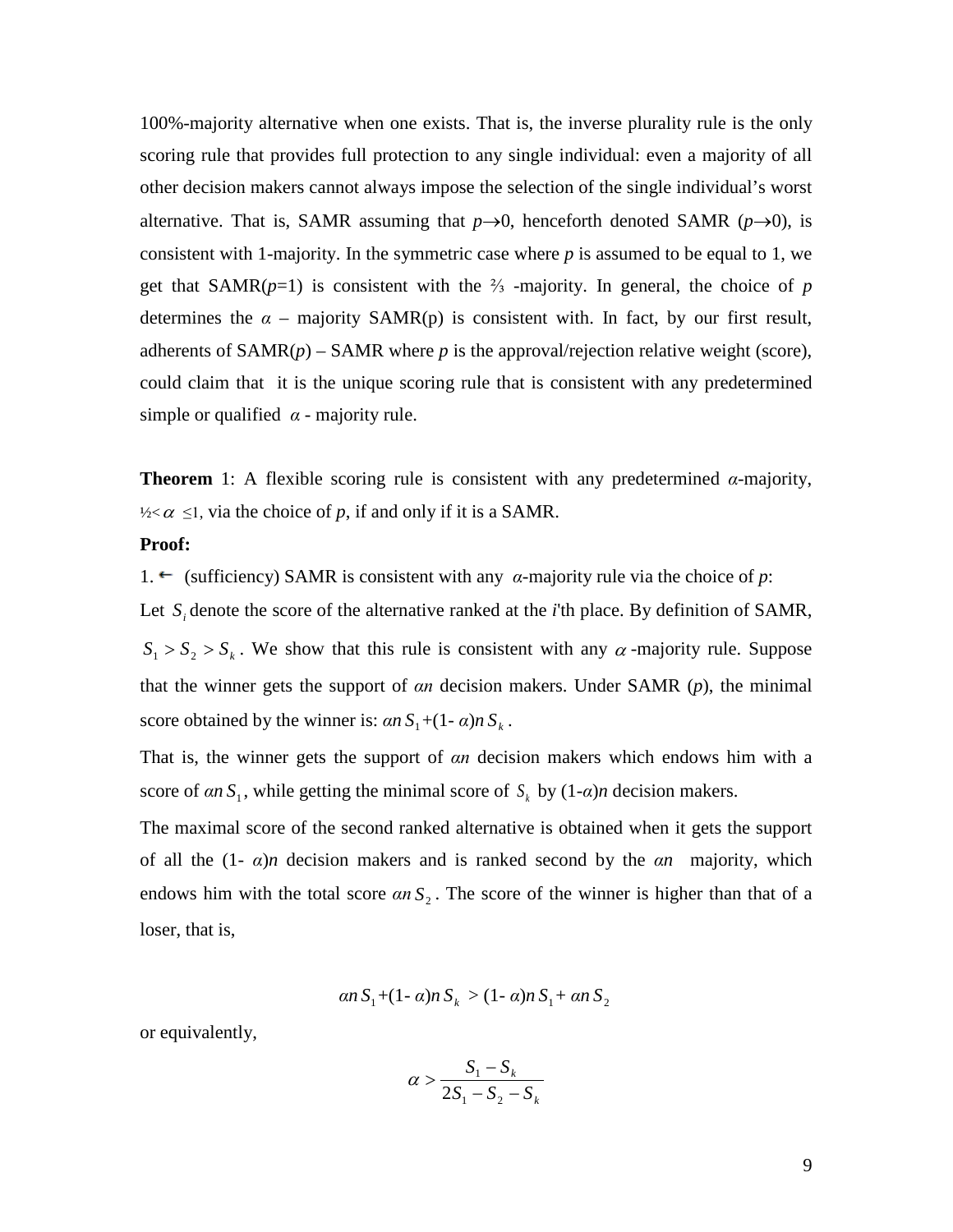Since, by assumption,  $S_1 = p > 0$ ,  $S_2 = 0$  and  $S_k = -1$ , we get that

$$
\alpha > \frac{p+1}{2p+1}
$$

Since the range of the function  $m(p) = \frac{p+1}{2}$  $2p+1$ *p p* + + for  $p>0$  is the open-closed interval  $(\frac{1}{2},1]$ ,

indeed SAMR is consistent with any predetermined *α*-majority rule.

2.  $\rightarrow$  (necessity) If a flexible scoring rule is consistent with any  $\alpha$  -majority rule via the choice of *p*, it is SAMR:

Suppose, to the contrary, that a scoring rule is consistent with any  $\alpha$ -majority rule and it is not SAMR. Hence, it violates one of the inequalities satisfied by SAMR, namely,  $S_1 > S_2 > S_k$ .

**Possibility 1**:  $S_1 = S_2$ . In such a case, independent of the scores  $S_3, \ldots, S_k$ , we get a contradiction because the scoring rule is consistent *only* with 100%-majority. Suppose there are *n* decision makers and 3 alternatives: *a*,*b*,*c*. The preferences of *n*-1 decision makers are given by  $a > b > c$ , and those of the remaining decision maker are given by  $b$ >*c*>*a*. In such a case, *b* is selected, although *a* is preferred by the maximal possible majority of *n*-1 decision makers.

**Possibility 2***:*  $S_1 > S_2 = S_k$  : In such a case we get a contradiction because this rule is identical with the plurality rule, and is consistent *only* with the simple majority.

# **Q.E.D.**

In the extreme situations,  $p\rightarrow 0$  and  $p_{\infty}$ , the consistency of SAMR can be clearly understood, respectively, with the  $\frac{1}{2}$ - majority and 1-majority rules. The intuition behind the convexity of the function  $\alpha$  (p)- the majority with which  $SAMR(p)$  is consistent with (see the following figure)- can be interpreted in terms of the compromise-aversion of SAMR. That is, the  $\alpha$  -majority consistent with a convex combination of two best/worst relative weights  $p_1$  and  $p_2$ ,  $mp_1 + (1-m)p_2$ , is always smaller than the convex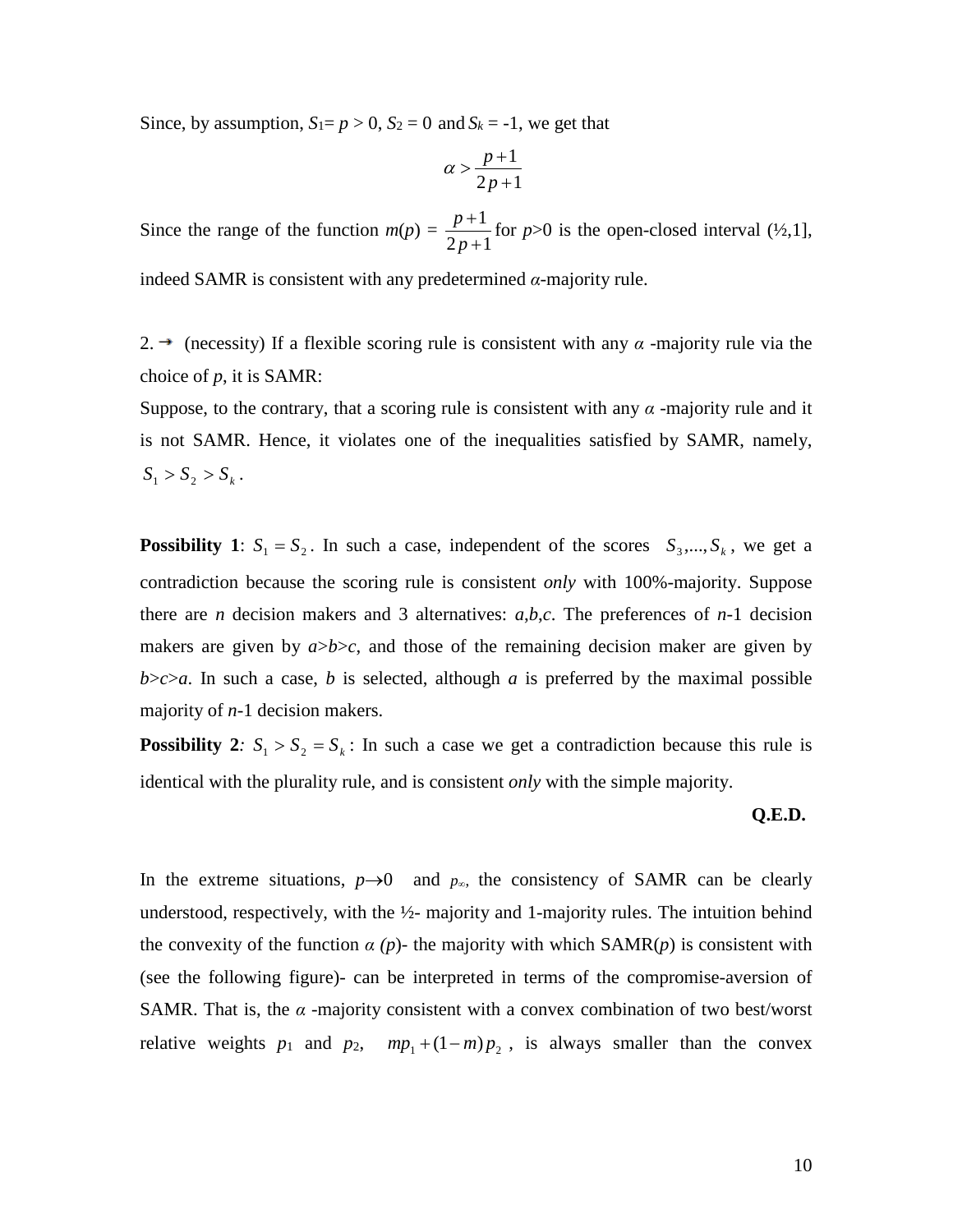combination  $m\alpha_1 + (1 - m)\alpha_2$  of the two  $\alpha$  -majorities  $\alpha_1$  and  $\alpha_2$  corresponding to  $p_1$ and  $p_2$ .

## **4.2 Policy implication**

Our main result clarifies the special appeal of SAMR. This family of decision-making systems is very special, yet still very rich. The degree of freedom in selecting an appealing particular member of this family can be considerably reduced applying two practical considerations. First, the empirical plausibility of *p*, the approval/rejection relative weight. Second, the simplicity of the decision rule. On the basis of these considerations we propose the selection of SASR  $(p=\frac{1}{2})$  which is consistent with the  $\frac{3}{4}$ majority rule.

Viewing the decision-making process (e.g., elections) as a gamble with an uncertain outcome, the winning of the least preferred alternative as a loss and the winning of the most preferred alternative as a gain, the selection of  $p=\frac{1}{2}$  is plausible psychologically because it can be inferred from the findings of Tversky and Kahneman (1992): "a prospect will only be acceptable if the gain is at least twice as large as the loss".

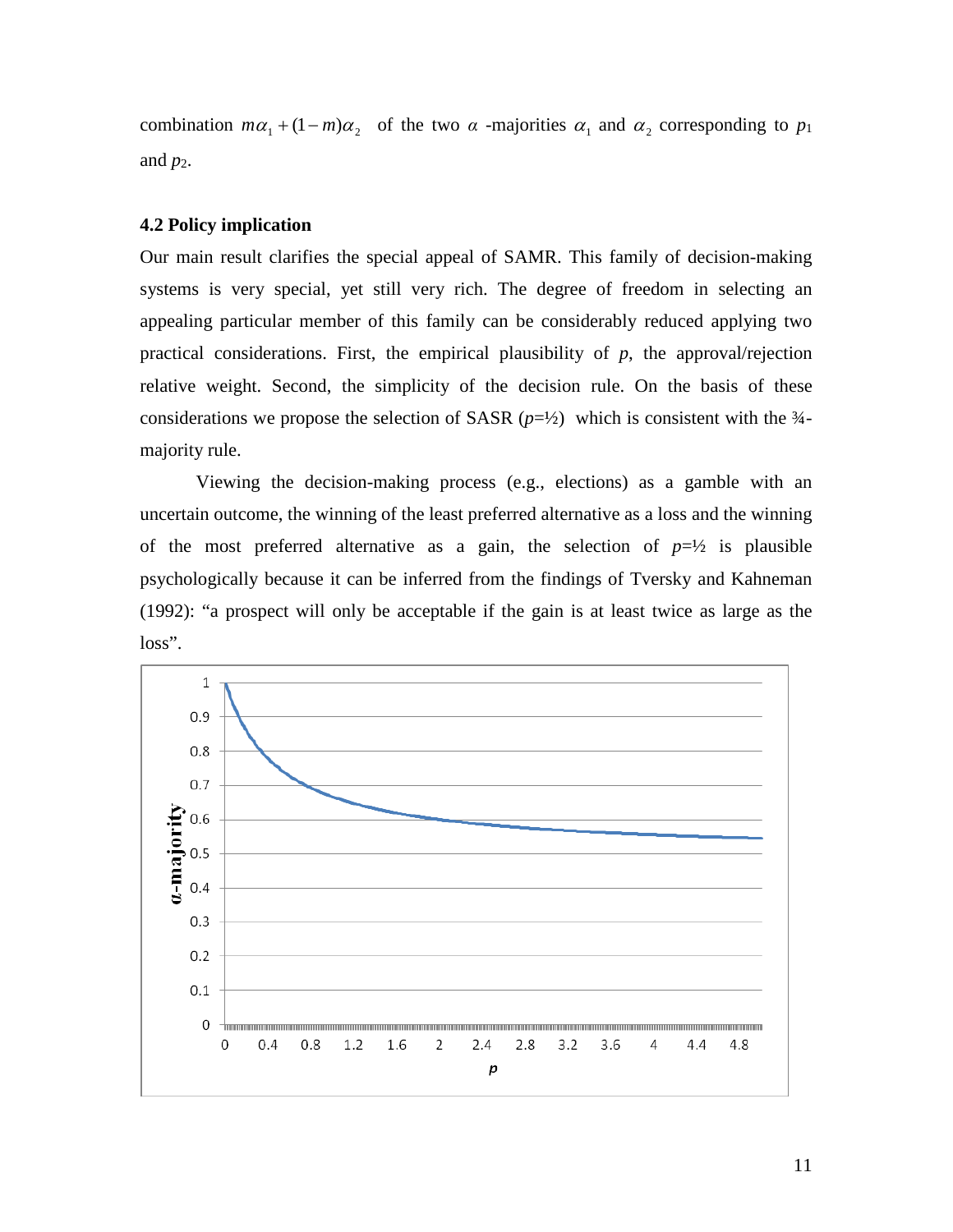In terms of practicality, this decision rule is most appealing because of its extreme simplicity; it requires that every decision maker reveals just his most and least preferred alternatives. In light of the universal prevalence of the plurality rule in democratic environments, it seems plausible to expect that SASR  $(p=\frac{1}{2})$  can become as appealing and common decision-making system.

## **5. Discussion**

### **5.1 SAMR and majority tyranny**

α-majority tyranny is a strong condition. It requires that the majority can guarantee the selection of its agreed upon most favorable alternative, under any given preference profile. In the strategic case, this condition requires considerable coordination among the majority members which has to take into account the exact rank of every alternative in the preferences of every member of the majority, see Baharad and Nitzan (2002). Consistency with  $\alpha$ -majority is a much weaker condition. Its implementation does not involve such demanding informational requirements concerning the position of every alternative within all decision makers' preferences. On the one hand, its existence implies robustness to any coalitional manipulation of the minority, and, on the other hand, it does not require any manipulation from the majority members. While Baharad and Nitzan (2002) suggest a mechanism to construct a scoring rule that is robust to a given  $\alpha$ majority tyranny, the current study takes a different and almost opposite view. Its main concern is the identification of the family of scoring rules that are consistent with any  $\alpha$ majority. The two studies are thus complementing each other. While the emphasis in the former study is on securing minimal protection of the minority, the latter current study focuses on the preservation of the majoritarian-based utilitarian principle (by ensuring consistency with α-majority).

#### **5.2 SAMR with flexible** *p*

SAMR can be extended by allowing not only control of the crucial parameter *p* by the decision-making system designer, but by allowing the decision makers to apply different p's. That is, every decision maker may select his individual relative weight between his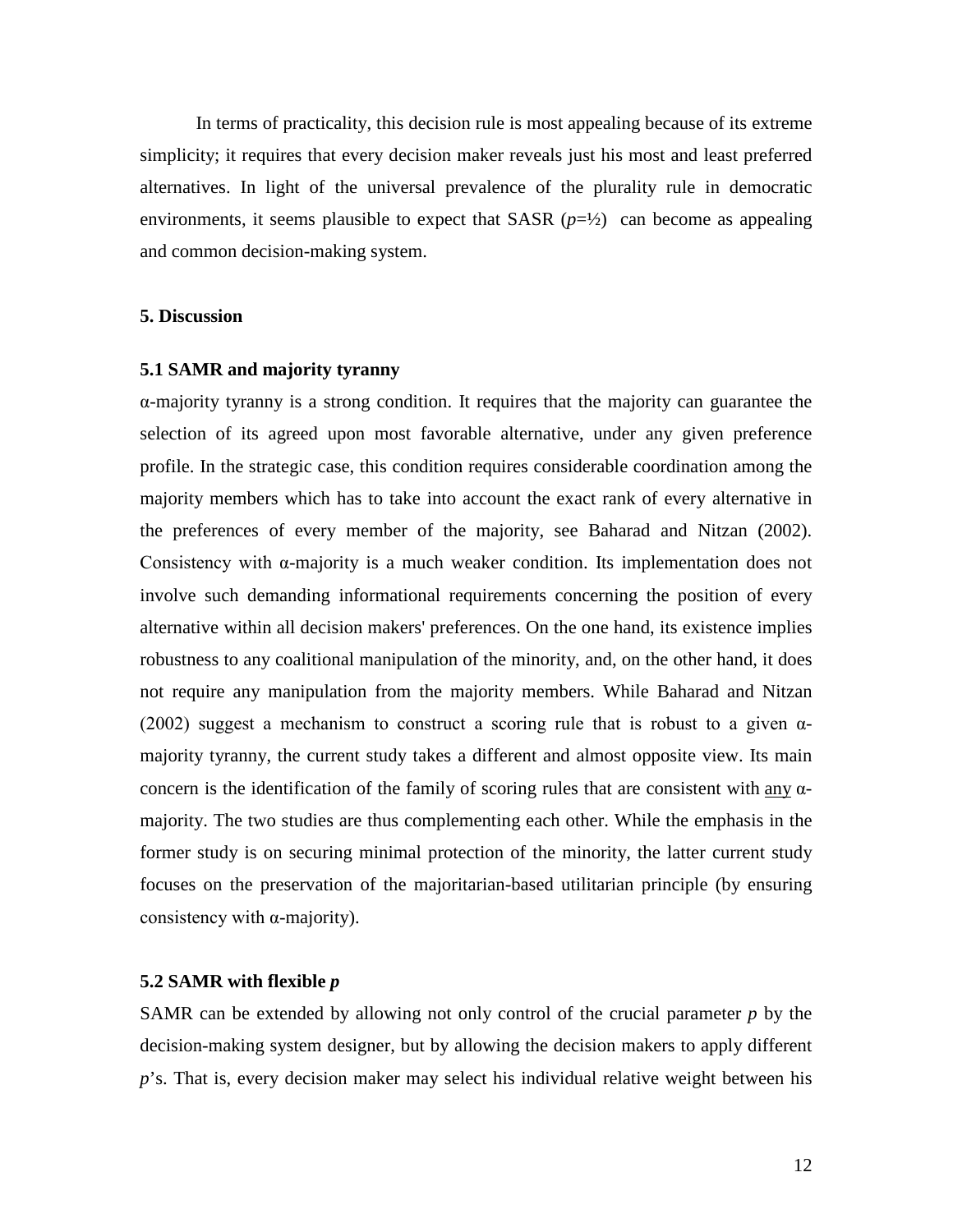approved and rejected alternatives. Such extra flexibility may have substantial effect on the outcome of the elections. The relationship between SAMR with a fixed uniform predetermind *p* and the extended SAMR with a flexible individually controlled *p* is in the spirit of the relationship between the plurality rule and approval voting. While in this latter context, the decision maker is allowed flexibility in terms of the number of alternatives he can approve, in the proposed extension of SAMR, the decision maker is no longer subjected to an exogenously determined *p*, but he can report in addition to his preferences regarding the alternatives his preferred *p*. The study of this interesting generalization and, in particular, the axiomatization of the extended SAMR, is beyond the scope of the current study and is left for future research.

## **6. Consistency with** *α* < ½ **majority**

So far, *α*–majority consistency was applied to the ideal notion of a simple or qualified *α*– majority, namely,  $\alpha$  was assumed to be larger than  $\frac{1}{2}$ . But in reality  $\alpha$  is often smaller than ½. If consistency of a scoring rule is required for any predetermined such realistic *α* –majority, then the plurality rule emerges as the unique rule satisfying the consistency requirement just with respect to the smallest possible majority  $(2/n)$  when  $n \leq k$  and  $1/k$ when  $n > k$ ).

**Theorem** 2: The only scoring rule that is consistent with some predetermined  $\alpha$ - majority,  $\alpha$  < ½, is the plurality rule; it is consistent with the smallest possible majority,  $2/n$ , when  $n \leq k$  and  $1/k$  when  $n > k$ .

### **Proof:**

Let *S<sub>i</sub>* denote the score of the alternative ranked at the *i*'th place, and let  $S_1 \geq S_2 \geq \ldots \geq S_{k-1} \geq S_k$  and  $S_1 > S_k$ . W.l.o.g., we normalize the scores such that  $S_k = 0$ .

Suppose, by negation, that there exists a scoring rule (that is not the plurality rule, hence  $S_2 > 0$ ) that is consistent with  $\alpha < \frac{1}{2}$ -majority rule. In such a case, the alternative that gets the support of *αn*-majority of the voters gets a *minimal* score of  $\alpha n S_1 + (1 - \alpha)n S_k$ , and the alternative ranked second gets a *maximal* score of  $\beta n S_1 + (1-\beta)n S_2$  where  $\beta < \alpha$ ,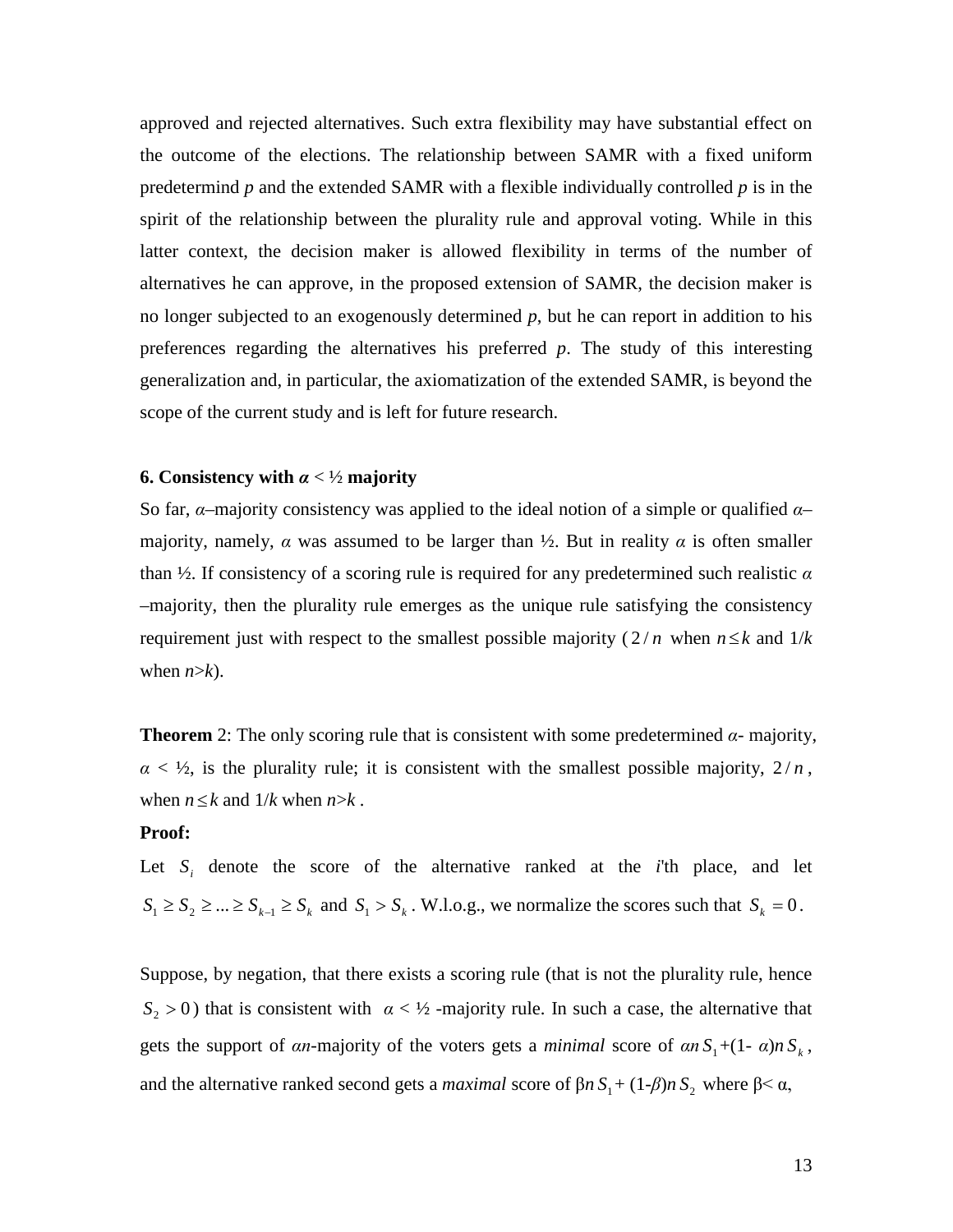$\beta = (\alpha - \varepsilon)$ ,  $\alpha > 0$ . This is true since this second ranked alternative gets a the support of no more than  $(a-\varepsilon)n$  voters. Since the scoring rule is  $\alpha$ -majority consistent, the score of the alternative that gets the support of *αn*-majority is *always* higher than the one of the second ranked alternative. Thus,

$$
\alpha n S_1 + (1 - \alpha) n S_k > (\alpha - \varepsilon) n S_1 + (1 - (\alpha - \varepsilon)) n S_2
$$

Since, by normalization,  $S_k = 0$ , we obtain that

$$
\alpha n S_1 > (\alpha \text{-} \varepsilon) n S_1 + (1 \text{-} (\alpha \text{-} \varepsilon)) n S_2
$$

which reduces to:

$$
\varepsilon S_1 > (1 - \alpha + \varepsilon) S_2
$$

This inequality should be satisfied for any  $\varepsilon$ , which implies that  $S_2 = 0$ . Since  $S_k = 0$ due to normalization, the rule is the plurality rule. Due to the minimality aspect in the definition of majority consistency, the plurality rule is thus associated with the minimal majority, that is  $2/n$  when  $n \le k$  and  $1/k$  when  $n > k$ . **Q.E.D** 

Theorems 1 and 2 directly imply the impossibility of universal scoring-rule consistency. That is, no scoring rule can span the whole range of  $\alpha$ –majority based rules,  $0 \le \alpha \le 1$ . That is,

**Theorem 3**: No scoring rule can be consistent with any predetermined  $\alpha$ -majority,  $0 \leq \alpha \leq 1$ .

Note that although the plurality rule seems to be consistent with any *α*–majority that is larger than the minimal possible majority and, in particular, with a qualified  $\alpha$ -majority, *α>*1/2, this is not true because of the minimality requirement in the definition of *αconsistency*. That is, if there is an  $\alpha$  − *majority* consensus,  $\alpha$  being larger than the minimal possible majority, it will be chosen by the plurality rule, but the same will also hold true with respect to any  $\beta$ -majority,  $0 < \beta < \alpha$ , contradicting the minimality of  $\alpha$ . On the one hand, the plurality rule respects any majority; it selects any  $\alpha$ -majority consensus. On the other hand, it completely disregards the weights assigned to the (k-1) alternatives differing from the best one. In contrast, the SAMR can respect any *α*–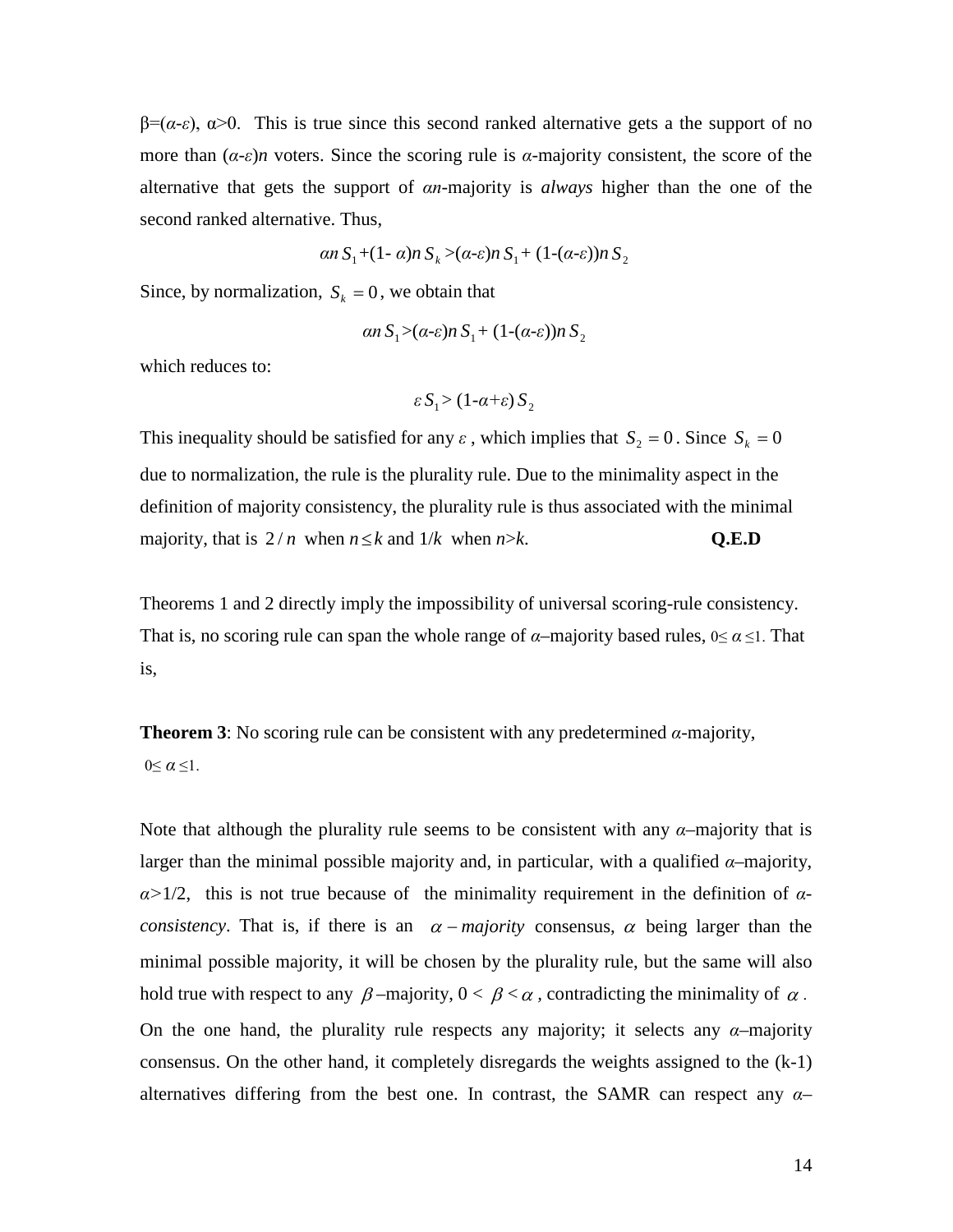majority,  $\alpha > 1/2$ , but it does take into account not only the voters' best alternative, but also their (up to *k*-2) worst/rejected ones as well as the best/worst relative weight *p*.

## **7. Summary**

SAMR is characterized by consistency with any predetermined ideal qualified majority which is larger than  $\frac{1}{2}$ . This is its main advantage. Since this unique property is a plausible minimal requirement for decision rules inspired by majority-based utilitarianism - the alternative selected by such rules maximizes the sum of utilities of individuals who constitute a majority of the decision makers and who share the same first-best alternative- the SAMR is the only flexible scoring rule that respects both majority-based and ranking-based utilitarianism. Another notable advantage of SAMR is the flexibility it allows: flexibility in the relative assessment of the best and worst alternatives, which is determined by the designer as well as flexibility among the decision makers who can reject a different number of alternatives.

### **References**

- Alcantud, J.C.R. and A. Laruelle 2014. "Dis&approval Voting: a Characterization." *Social Choice and Welfare*, forthcoming.
- Baharad, E. and S. Nitzan. 2002. "Ameliorating Majority Decisiveness Through Expression of Preference Intensity." *American Political Science Review* 96(4): 745-754.
- Baharad, E. and S. Nitzan. 2003. "The Borda Rule, Condorcet Consistency and Condorcet Stability." *Economic Theory* 22(3): 685-688.
- Baharad, E. and S. Nitzan. 2005a. "Approval Voting Reconsidered. " *Economic Theory*, 26(3), 619-628.
- Baharad, E. and S. Nitzan. 2005b. "The Inverse Plurality Rule- an Axiomatization." *Social Choice and Welfare*, 25(1), 173-178
- Baharad, E. and S. Nitzan. 2007. "The Costs of Implementing the Majority Principle: The Golden Voting Rule." *Economic Theory* 31(1), 69-84.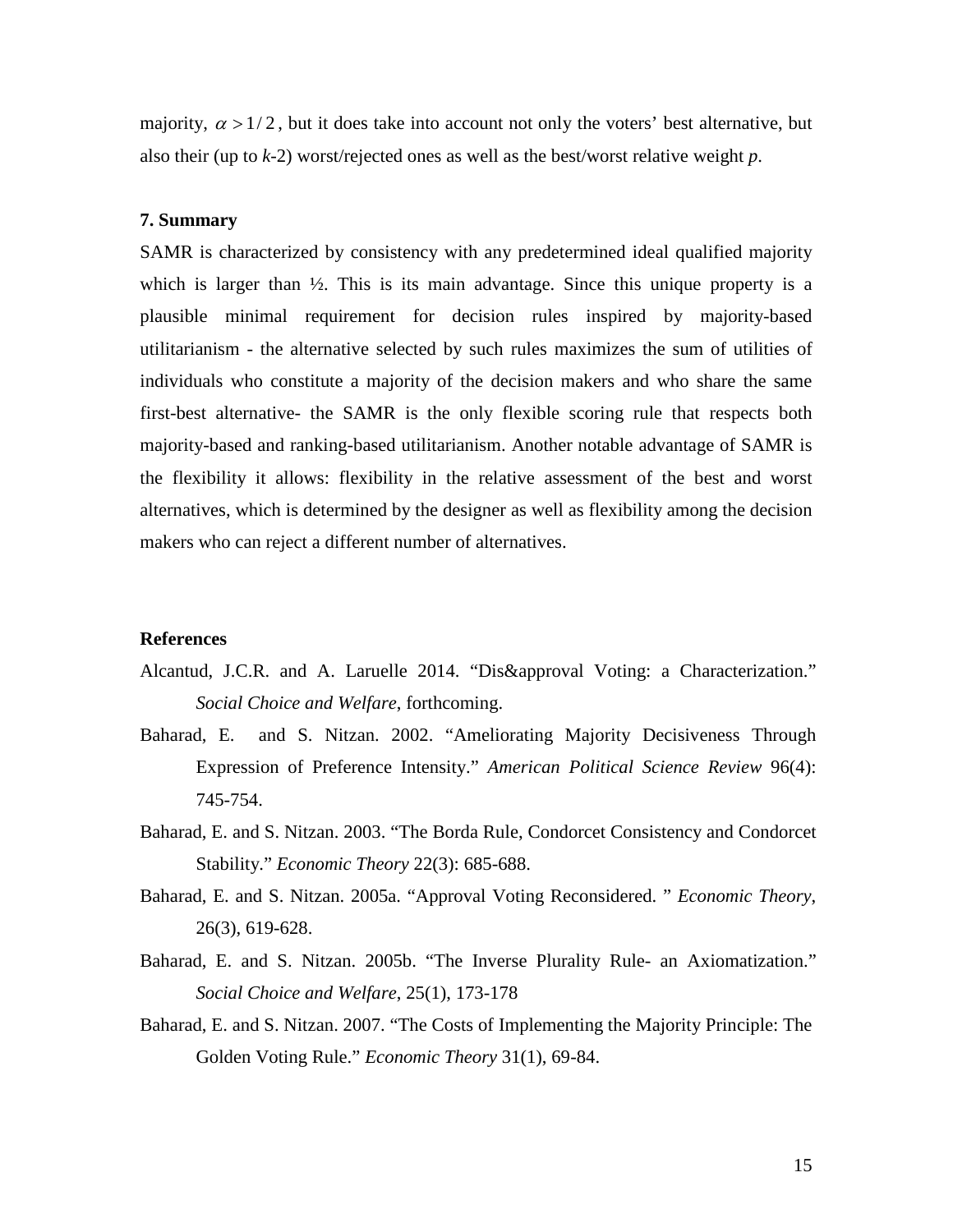- Brams, S.J. and P.C. Fishburn. 1978. "Approval Voting." *American Political Science Review*, 72, 831-847.
- Brams, S.J. and P.C. Fishburn. 2002. "Voting Procedures." in Kenneth Arrow, Amartya Sen and Kotaro Suzumura (eds.), *Handbook of Social Choice and Welfare,*  Volume I, Chapter 4, pp. 173-236, Amsterdam: Elsevier Science.
- Buchanan, J.M. and G. Tullock. 1962. *The Calculus of Consent*, University of Michigan Press.
- Campbell, D. and J. Kelly. 2000. "A Simple Characterization of Majority Rule." *Economic Theory*, 15, 689-700.
- Chebotarev, P.Y. and E. Shamis. 1998. "Characterization of Scoring Rules for Preference Aggregation. " *Annals of Operations Research*, 80, 299-332.
- Ching, S. 1996. "A Simple Characterization of Plurality Rule." *Journal of Economic Theory*, 71, 298-302.
- Dummet, M. 1984. *Voting Procedures*, Clarendon Press, Oxford.
- Farkas, D. and S. Nitzan. 1979. "The Borda Rule and Pareto Stability: A Comment," *Econometrica*, 47, 1305-1306.
- Fishburn, P.C. 1973. *The Theory of Social Choice*. Princeton: Princeton University Press.
- Fishburn, P.C. 1974. "Paradoxes of Voting." *American Political Science Review*, 68, 537- 546.
- Garcia-Lapresta, J.L., A.A.J. Marley and M. Martinez-Panero. 2010. "Characterizing Best-Worst Voting Systems in the Scoring Context." *Social Choice and Welfare*, 34, 487-496.
- Gardenfors, P. 1973. "Positional Voting Functions." *Theory and Decision*, 4, 1-24.
- Ju, B-G. 2005. "An Efficiency Characterization of Plurality Social Choice on Simple Preference Domains." *Economic Theory*, 26, 115-128.
- Lehrer, E. and S. Nitzan. 1985. "Some General Results on the Metric Rationalization for Social Decision Rules." *Journal of Economic Theory*, 37(1), 191-201.
- May, K.O. 1952. "A Set of Necessary and Sufficient Conditions for Simple Majority Decision." *Econometrica*, 20(4), 680-684.
- Merrill, S. III. 1984. "A Comparison of Efficiency of Multi-candidate Elections Systems." *American Journal of Political Science*, February, 28, 23-48.